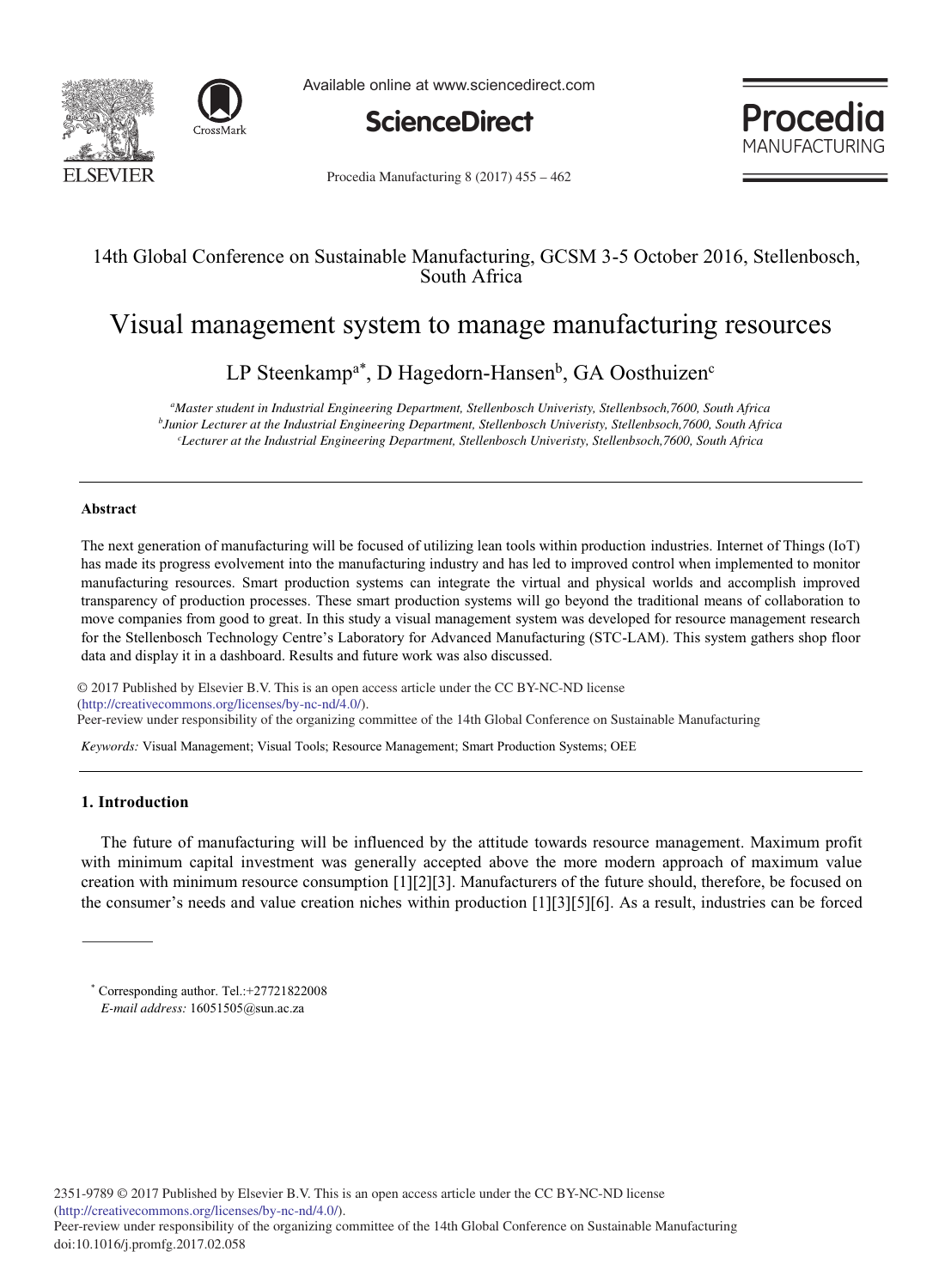to have shorter innovation cycles and complex production processes [7]. The importance of this new attitude becomes evident with the emerging popularity of social manufacturing. This new trend in manufacturing which ties into the current production paradigm transformation can be observed in Figure 1 [1][2]. Social manufacturing will be the driving force for the customisation and personalization of products according to the paradigm and in doing so become a smart service for customers [5][6].



Figure 1: Production Paradigm Transformation [1][2]

In order to adapt to this new paradigm, new visual management systems need to be incorporated into production processes. This can help to promote improved control and performance within the complexity of the new production environment [7][10]. A system of its kind can include, amongst others, a virtual counterpart of a workshop which would generate work packages, schedule them, and track the progress of execution. A visual management system can be implemented within a smart production system environment focused on increased production efficiency and cost reduction. Conversely, it can be implemented on, and customised to, each level of management within a production enterprise. In essence, this system can gather information from multiple sources and use intelligent processing techniques, based on historical operations and future projects, to generate smart resource management scheduling.

To accomplish this feat, a visual management tool unique to a manufacturing process, is necessary. This visual management system must incorporate the entirety of the manufacturing process to promote transparency throughout the company [6][11]. It would serve two purposes. Firstly, it would serve as an access point to collaboration and smart services, where clients, managers or other factories can share resources and secondly, it can be used to enhance resource management techniques through the use of digital visual management tools [10][14].

Therefore, a study into the the implementation methodology of a visual management system will be explored within a production enterprise. This visual management system can significantly help with the business's growth, but for the tool to be implemented correctly, the data gathering scope has to accommodate all the possible activities of the production systems [13][14].

## **2. Literature Study**

### *2.1. Manufacturing in South Africa*

Manufacturing, mining and agriculture represent the main industries in South Africa, with manufacturing contributing to approximately 17% of the GDP [15][16]. While the manufacturing industry shows growth potential, the low skill level of workers, and the unreliable electricity supply will eventually make this service become less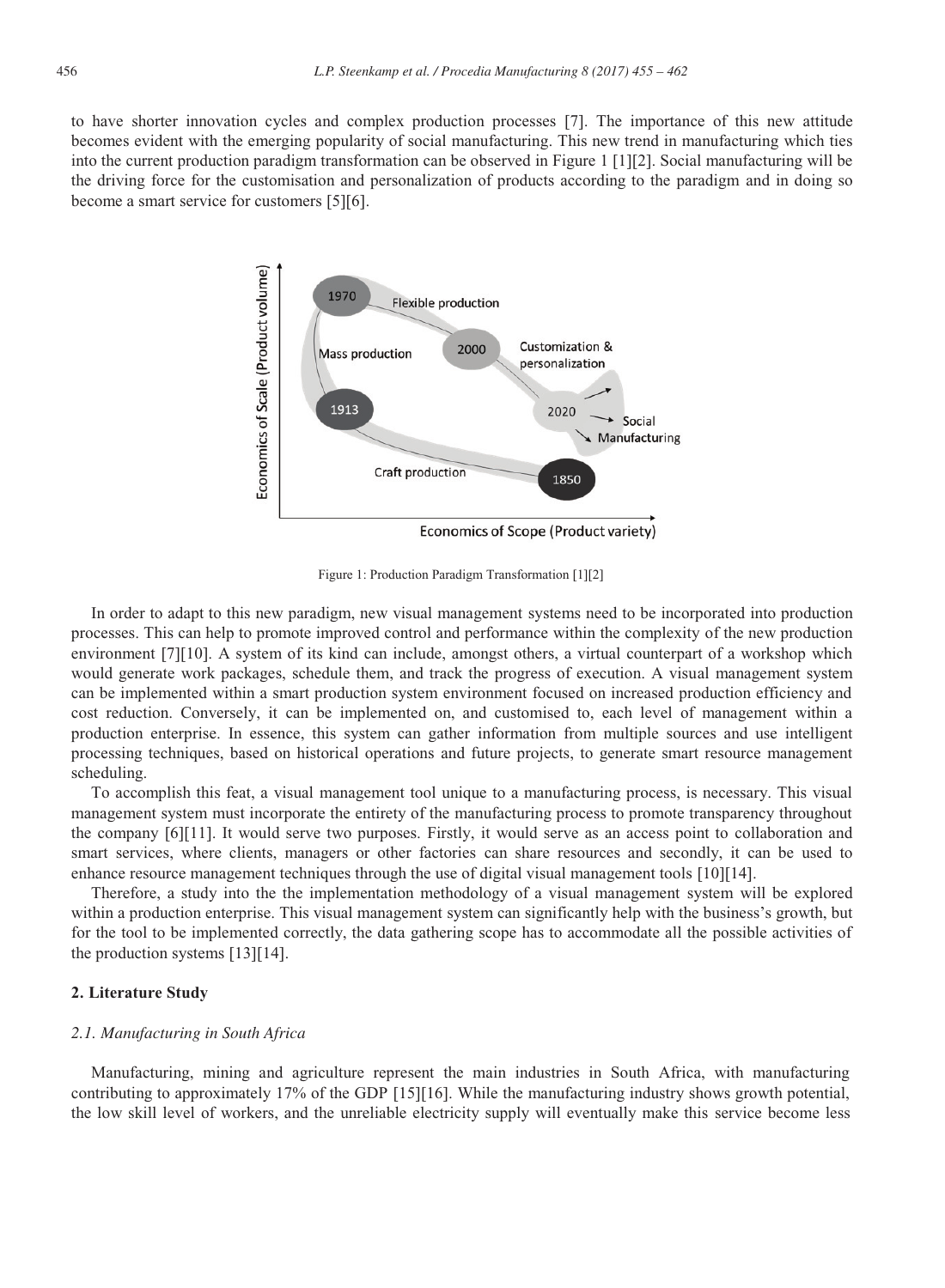economical in the future [5][15][17]. The lack of proper management and unsystematic approach within South Africa's manufacturing industries is resulting in products being delivered to clients with a delay [18][19][20]. In a comparison study of South Africa and Germany's manufacturing industry the following was clear: the labour productivity of Germany is nearly three times higher than that of South Africa, but personnel costs are 50% lower within the same comparison [21]. This correlates with the above mentioned, that although South Africa has relatively inexpensive labour, their effectiveness is three times lower than that of Germany's, due to low skill level and lack of experience of the workers [21][22].

### *2.2. Visual Management tools*

Visual Management is a management system that attempts to improve performance of an organisation by means of visual stimuli [23][24]. These visual stimuli communicate important information of the organisation at a glance, helping to convey relevant, easy to understand information in context. This management approach relies on the acting on information presented to achieve organisational process transparency [6][25][26][42][53][56]. Manual visual management tools have formed part of industrial information representation: showing schedules, project layout, priority classification, and job deconstructions [23]. But to keep up with modernisation of the industry, we are now moving into an ever increasing digital age where the information collection comes from multiple and heterogeneous sources [11][27]. This information therefore can thus be presented more effectively on digital visual management tools with millisecond refresh rates.

An Example of a visual management tool for resource management is the Haldan MES system which collects Overall Equipment Effectiveness (OEE) data in the factory in order to display relevant and valuable information to the different levels in the enterprise [28]. An example of the visual tool can be observed in Figure 2 below. Haldan MES was initially tested in an automotive part manufacturer called Hansens Engineering [29]. During the testing phase several changes in the company were observed. These changes were: (i) less meetings were needed between the management levels in order to effectively communicate company performance and problems within the company, (ii) shop floor staff were motivated through the constant display of their machine's real-time OEE statistics (Shop floor awareness), (iii) problems within the company structure were promptly revealed through the real-time reports, (iv) strategic and informed decisions for long term investments can be made with the aid of the visual management reports, (v) machine operators and shop floor managers could be held fully accountable when the OEE was not up to standard [28].



Figure 2: OEE Visual Management Charts from Haldan MES software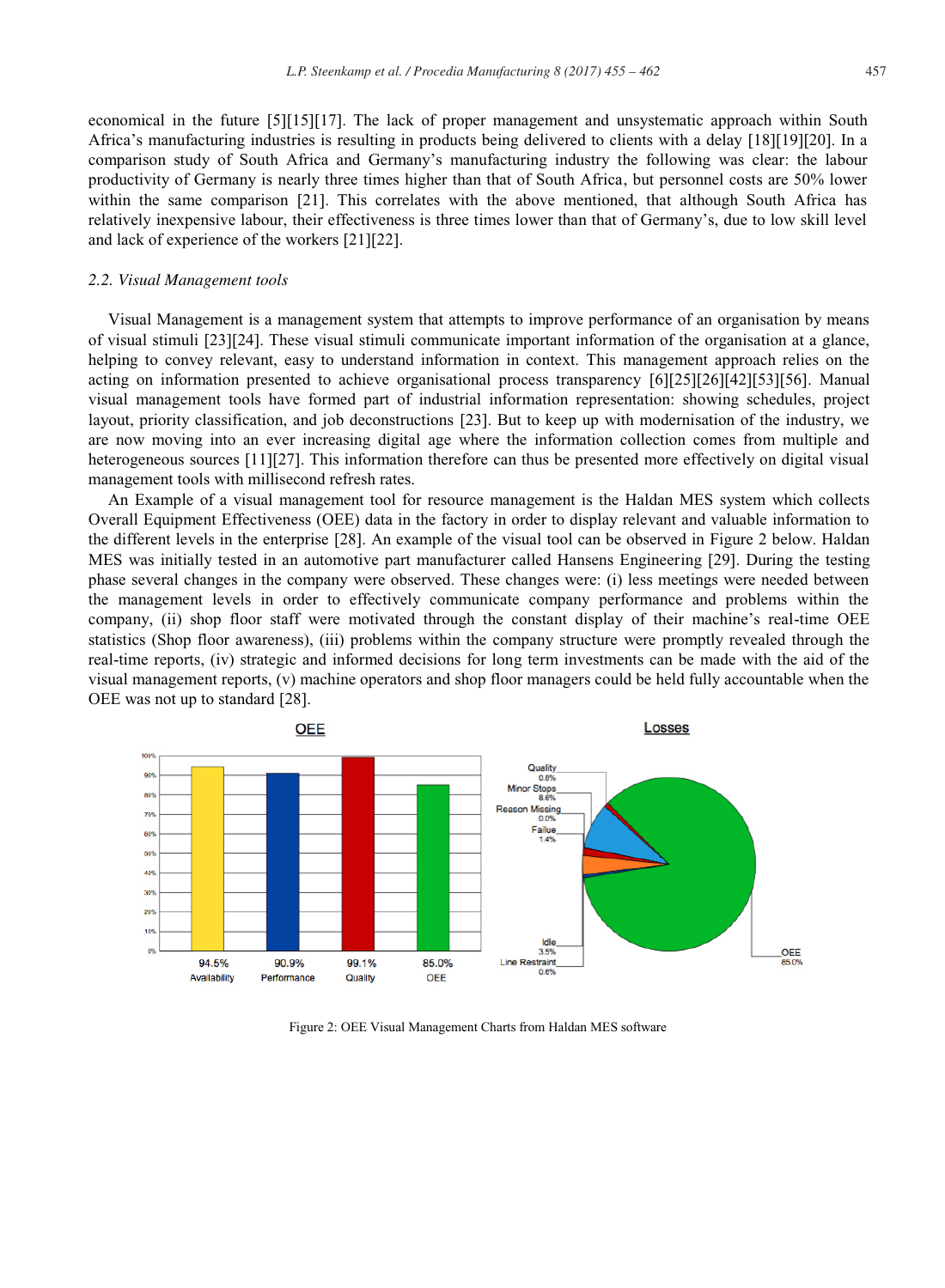## **3. Implementation Framework**

## *3.1. Current Automation Pyramid Production IT Architecture*

During recent years, industrial automation witnessed the trends where machine-to-machine communication, machine learning, Internet of Things (IoT) and basic levels of artificial intelligence were introduced within the enterprise operations [13][14][30]. The automation pyramid architecture was then developed to comply with IoT technology and to show how the levels of management can interact with each other [13][14][31]. Figure 3 provides a breakdown of the automation pyramid with its levels of management namely Enterprise Resource Planning (ERP), Manufacturing Execution System (MES), and device or shop floor level. The automation pyramid and an example of how gathered data flows up with processing, becomes valuable information that promotes improved decision making and resource management [3][14][31][23].



Figure 3: Automation pyramid with visual management tools elements

Figure 3 compares the amount of data gathered by each level to the reaction rate achievable on the processed information. The graph suggests that the faster the information on a low level is processed, the faster a response can be implemented for improvement adjustments. Due to this relation between the response rate and the amount of processed information, a suggested hypothesis can be made that if a correctly implemented visual management system can be achieved, it can significantly improve efficient resource allocation planning and scheduling [30]. This visual management system can significantly help with the business's growth, but for the tool to be implemented correctly, the data gathering scope has to accommodate all the possible activities of the production systems.

## *3.2. Visual Management System Implementation Framework*

To add perspective to the improvement of the automation pyramid architecture, examples of information gathering, processing with the addition of visual tools will be added. The use of visual management tools per level of the automation pyramid is an exemplary model that displayed where scheduling and control functions can be implemented in corresponding system elements. The data collecting devices are displayed, on the left of Figure 3, that grows progressively into informative information that can be incorporated for scheduling purposes. Over on the control side, right side of Figure 3, the information is extended to a visual management system that can display current tracking and future activities and therefore promote improved resource management [23].

Through a process of analysis, process mapping, processing and categorising of incoming data, the resulted information generated can display manufacturing KPIs. The generated information can then be stored in a database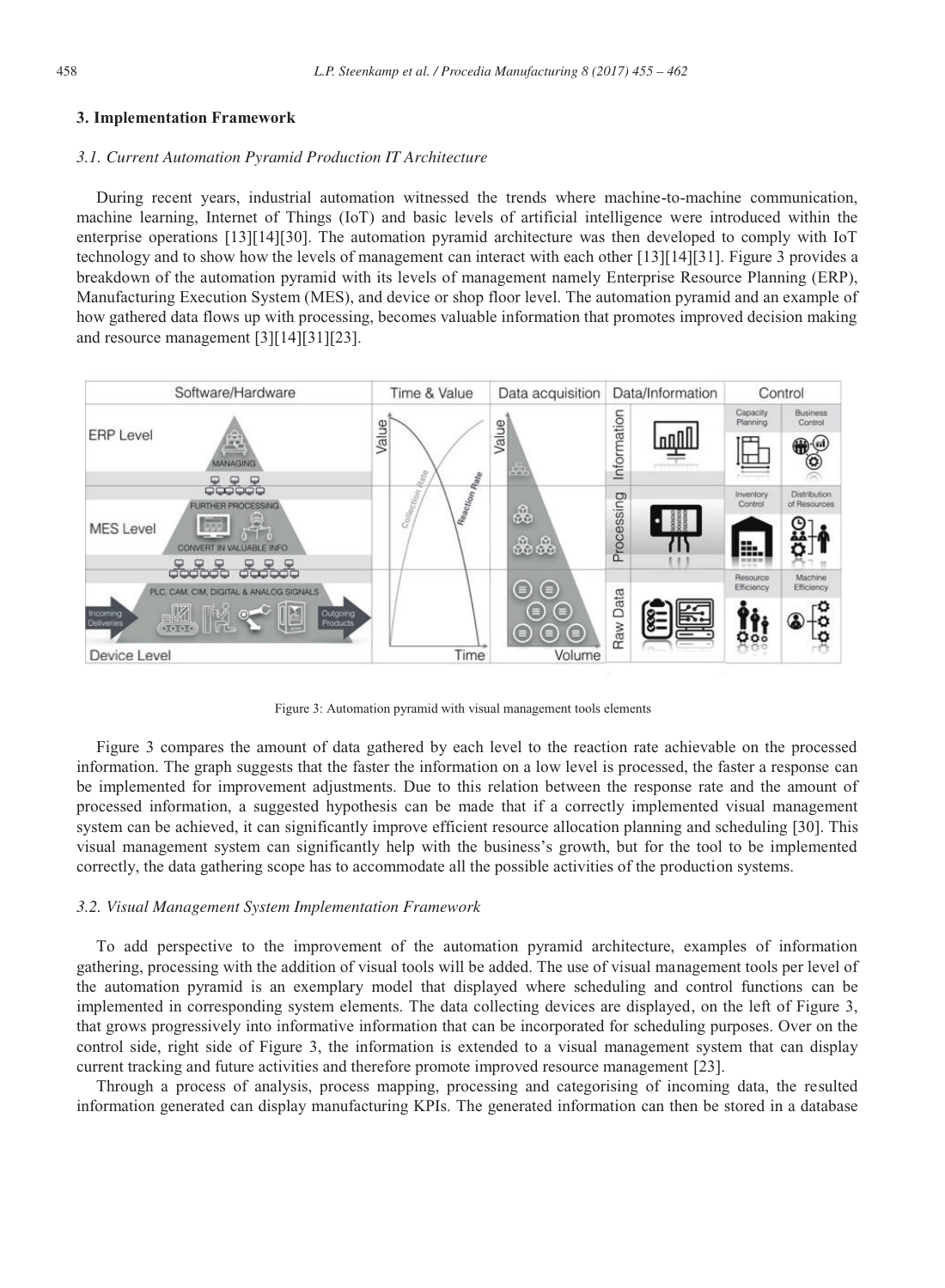to help with future decision making processes by comparing current activities to historic ones. According to Lee et al (2014), the visual management tools would be capable of receiving data and information, generate smart predictive information that would help with transparency and productivity [11]. Therefore, a study was conducted to determine the readiness of the technology and implemented within a South African context using open source, online software.

## **4. Case Study**

## *4.1. Introduction*

The Department of Industrial Engineering at Stellenbosch University has many services that it offers through projects such as the Institute for Advanced Tooling (IAT) and the Rapid Product Development laboratory (RPD) to university students, industry and other institutions. Stellenbosch Technology Centre's Laboratory for Advanced Manufacturing (STC-LAM) was formed when the decision was made to incorporate internal and external projects as to make the laboratory a centre that would provide the opportunity to create research opportunities around manufacturing and provide multiple projects where data could be collected. The STC-LAM is an institution that now provides excellent quality products in small quantities with high precision machinery. This institution was therefore chosen as a case study to demonstrate a visual management system that focus of implementing Lean tools and resource management within the production process.

## *4.2. Developed Visual Management System for Resource Management*

The methodology to develop a visual management system firmly consists of collecting data, processing the data and then making decisions based on the information that was compared to historic trends. Thus a digital data input point had to be developed to accomplish these tasks. The collection of data was achieved by utilising an online application generating online program AppSheet [32]. The application was a simple project number generating app, where the information about the project can be entered in by the client and then stored in an online spreadsheet to be used by the STC-LAM to be edited and updated by the project manager. The application screenshots, Figure 4, shows online project adding application used for data capturing.

The stored information was then processed before a visual management system can be incorporated to represent the generated information and Google Sheets was used for this purpose [33]. Google Sheets provides an online spreadsheet that can be published to the web. Providing a platform where multiple data collecting devices can collaborate on one or multiple spreadsheets and add data to the sheets in real-time to be processed and stored. An exert of the page can be viewed in Figure 4. These combined functions can improve the collaborate of IoT devices and heterogeneous data collecting sources. This function therefore can promote enhanced definition of operations within the production enterprise. The published data can then be used in creating a visual management system as seen in Figure 4, where a dashboard, created on Freeboard.io, is displayed [34]. This serves as a proof of concept as proposed by Lee et al of functional information displaying [11].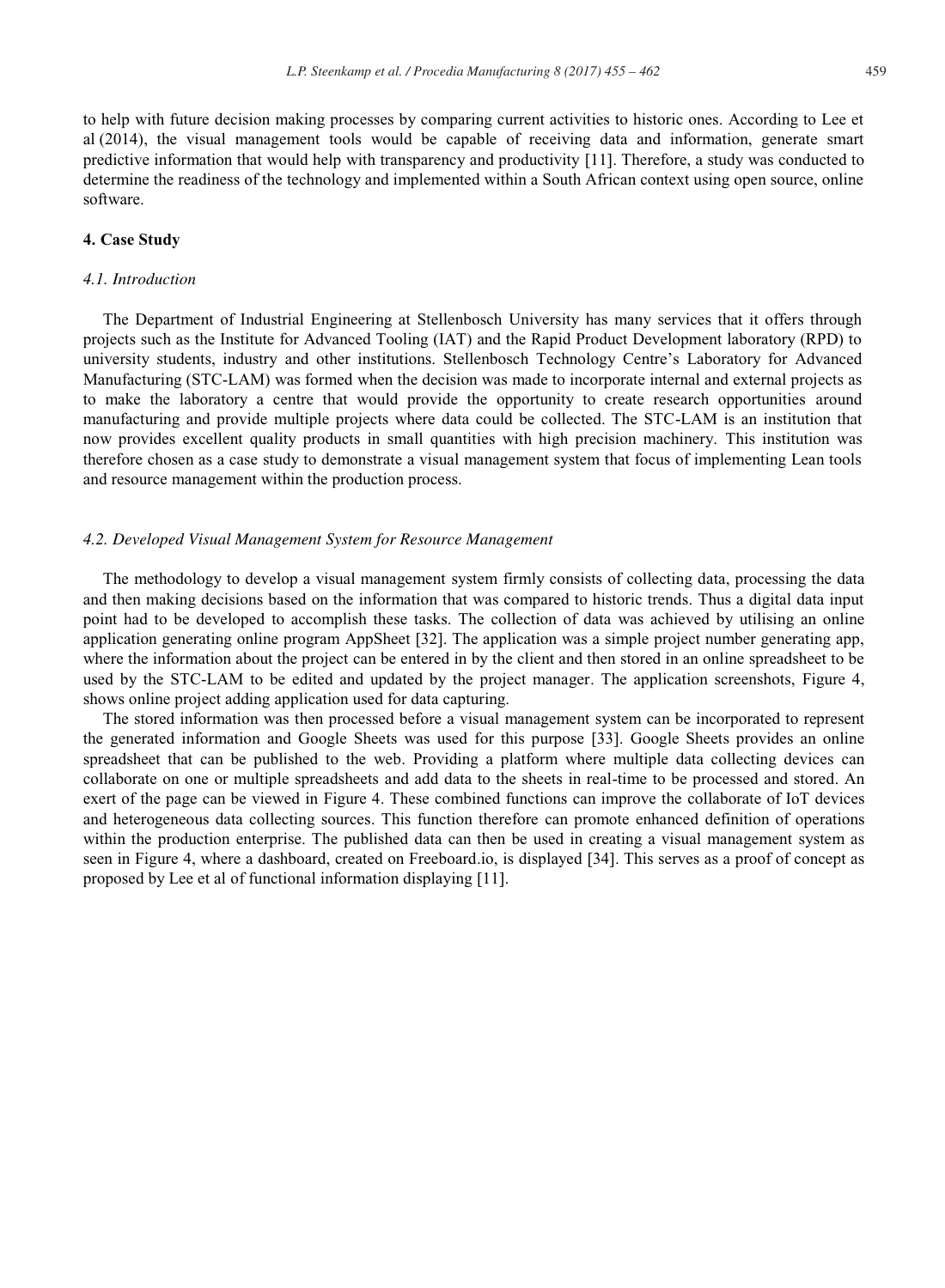

Figure 4: Visual Management Tool in Stellenbosch Technology Centre's Laboratory for Advance Manufacturing (STC-LAM)

## *4.3. Results*

The main objective of the dashboard was to display important manufacturing KPI's collectively. To improve on the dashboard's functionality, the dashboard had to be easily accessible, fast reacting and display the KPI's in a fashion that is quick and easy to comprehend. Freeboard was a powerful tool and achieved these elements with ease. It has multiple input methods and uses visualization techniques that is easily programmed to achieve colourful and eye catching displays.

The dashboard displays information regarding the power consumption of the shop floor, power consumption regarding all the machinery on the shop floor and the efficiency of the human resource management. The efficiencies were split and were represented in a line graph that shows previous, current and a target efficiency levels. The power consumption visualisation tool consists of gauges that stretches to the maximum amount of power in kW. The projects in progress are displayed showing their title, the date submitted, the estimated completion date and a sketch of the completed project. A progress gauge that indicates the completion percentage of the project can change colour as the level of completion reaches 100%.

This project adding tool was used to demonstrate proof of concept that forms part of a framework of online data adding tools that can revolutionise the resource management within a smart production system. Data collection and processing can enable enterprises to have higher levels of control over their production resources. These higher level of resource management control can have positive influences throughout the entirety of sub-sequential processes within the enterprise. The effect of time, cost, quality, and waste can each be influenced positively through the use of visual management tools by creating a more transparent and informative environment.

Future objectives will be to provide information that can link human resource that is responsible to a project completion progress, the client's name, contact details, and expected completion date. This information can then be linked to a project manager to improve the documentation and scheduling inside the enterprise. Future security should be upgraded to a more secure platform. The robustness of the online platforms should be tested. The collaboration of multiple applications will be added to the research for greater data collection within the production processes for more elaborate and accurate information visualisation system.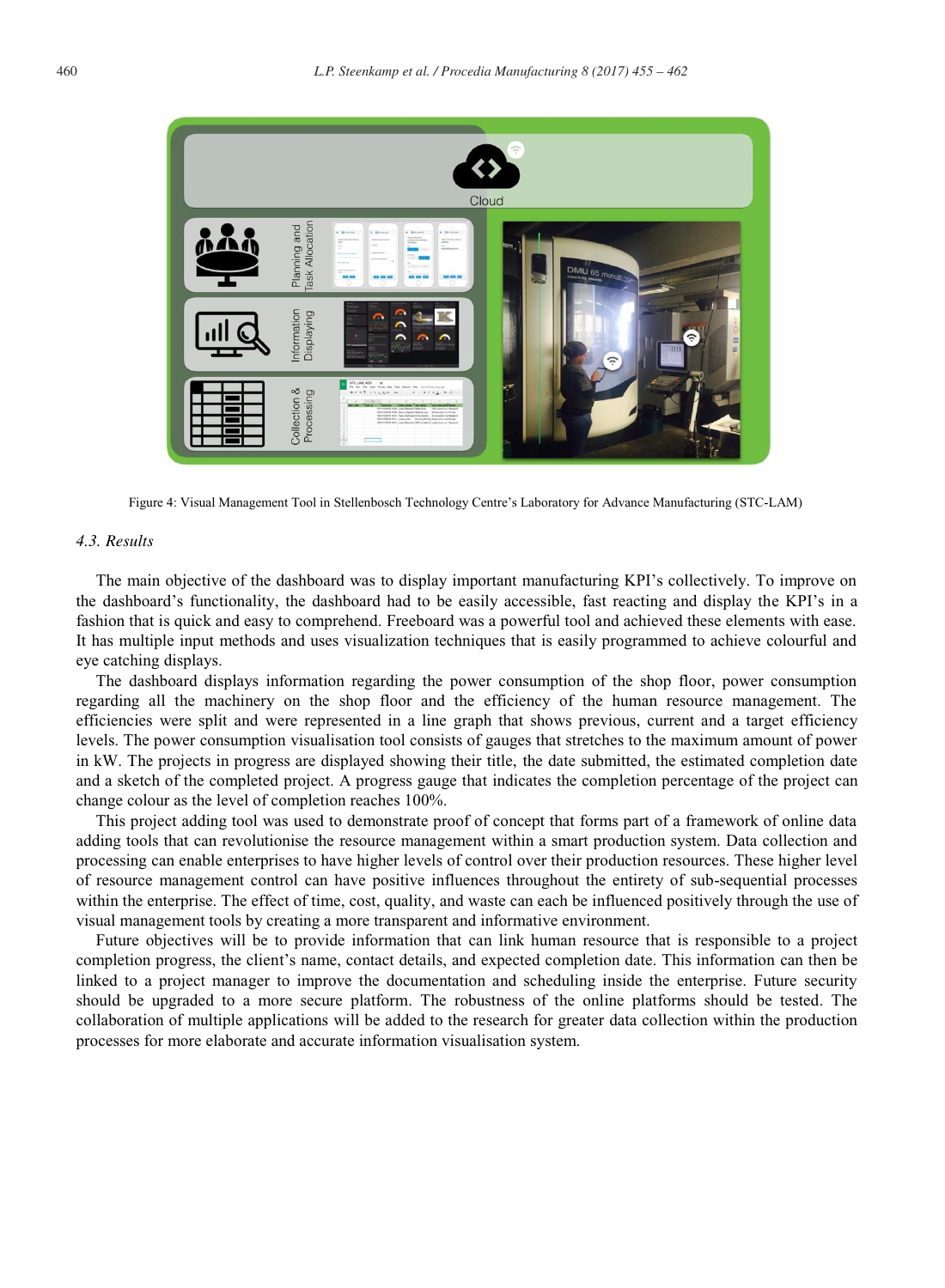## **5. Conclusion**

The implementation methodology of a visual management tool was explored. The use of visual management systems for improved resource management was discussed when incorporated into production enterprise that was simulated by the STC-LAM. A new visual management system was developed using open-source programs and information was displayed from the collected data. With the enabling vision of Lee et al (2014), a visual management system was developed which is capable of receiving data and by processing it, generate smart predictive information that would improve process transparency and productivity. The visual management tool was developed to show proof of concept and deployed within the STC-LAM. The tool used Appsheet to gather data, Google Sheets as the database and processing platform, and Freeboard to display the processed information. All these platforms being free, open-source, online tools. The online dashboard displayed important manufacturing KPI's collectively to improve transparency and productivity on the shop floor. This system focussed on the control and scheduling aspects within a manufacturing enterprise to enable better resource management and therefore overall management improvement through process transparency. Improved resource management regarding production processes was discussed along with future work.

## **References**

- [1] C. I. Ras, G. A. Oosthuizen, J. F. W. Durr, P. D. E. Wet, and J. F. Oberholzer, "Social manufacturing bamboo bikes for africa," in *International Association for Management of Technology*, 2016, pp. 066–077.
- [2] Y. Koren, "Globalization and Manufacturing Paradigms," *Glob. Manuf. Revolut. Prod.*, no. April, pp. 1–40, 2010.
- [3] S. L. Vargo, P. P. Maglio, and M. A. Akaka, "On value and value co-creation: A service systems and service logic perspective," *Eur. Manag. J.*, vol. 26, no. 3, pp. 145–152, 2008.
- [4] L. P. Steenkamp, C. I. Ras, G. A. Oosthuizen, and K. Von Leipzig, "Emerging Synthesis of Social Manufacturing," in *COMA'16*, 2016, vol. 6, pp. 559–564.
- [5] A. Rebensdorf, A. Gergert, G. a. Oosthuizen, and S. Böhm, "Open Community Manufacturing Development Challenge as a Concept for Value Creation for Sustainable Manufacturing in South Africa," *Procedia CIRP*, vol. 26, pp. 167–172, 2015.
- [6] M. Mikusz, "Towards an understanding of cyber-physical systems as industrial software-product-service systems," in *Procedia CIRP*, 2014, vol. 16, pp. 385–389.
- [7] W. Bauer, O. Ganschar, and S. Gerlach, "Development of a method for visualization and evaluation of production logistics in a multivariant production," in *Procedia CIRP*, 2014, vol. 17, pp. 481–486.
- [8] B. Part, "Fertigungsmanagementsysteme Manufacturing Execution Systems ( MES ) VDI 5600," *Informationstechnik*, no. December, pp. 1–3, 2007.
- [9] J. H. Henning Kargermann, Wolfgang Wahlster, "Umsetzungsempfehlungen für das Zukunftsprojekt Industrie 4.0," *Bmbf.De*, no. April, pp. 1–116, 2013.
- [10] J. G. Kang and K. H. Han, "A Business Activity Monitoring System Supporting Real-Time Business Performance Management," *2008 Third Int. Conf. Converg. Hybrid Inf. Technol.*, vol. 1, pp. 473–478, 2008.
- [11] J. Lee, H. A. Kao, and S. Yang, "Service innovation and smart analytics for Industry 4.0 and big data environment," *Procedia CIRP*, vol. 16, pp. 3–8, 2014.
- [12] W. Bauer, S. Schlund, O. Ganschar, and D. Marrenbach, "Industrie 4.0 Volkswirtschaftliches Potenzial für Deutschland," *Bitkom, Fraunhofer Inst.*, pp. 1 – 46, 2014.
- [13] A. P. Athreya and P. Tague, "Network self-organization in the Internet of Things," *2013 IEEE Int. Work. Internet-of-Things Netw. Control. IoT-NC 2013*, pp. 25–33, 2013.
- [14] D. Zuehlke, "SmartFactory-Towards a factory-of-things," *Annu. Rev. Control*, vol. 34, no. 1, pp. 129–138, 2010.
- [15] Statistica South Africa, "Economic Grouth." [Online]. Available: http://www.statssa.gov.za/?page\_id=735&id=1. [Accessed: 03-May-2016].
- [16] Media Club South Africa, "South Africa's economy: key sectors." [Online]. Available: http://www.mediaclubsouthafrica.com/economy/37-economy/economy-bg/111-sa-economy-key-sectors. [Accessed: 03-May-2016].
- [17] M. Kohler, "Differential electricity pricing and energy efficiency in South Africa," *Energy*, vol. 64, pp. 524–532, 2014.
- [18] H. L. Lee and M. J. Rosenblatt, "A Production and Maintenance Planning Model with Restoration Cost Dependent on Detection Delay," *IIE Trans.*, vol. 21, no. December 2012, pp. 368–375, Dec. 1989.
- [19] N. M. Waweru, Z. Hoque, E. Uliana, N. Maina, W. Zahirul, and H. Enrico, "Accounting, Auditing & Accountability Journal Management accounting change in South Africa: Case studies from retail services," *Accounting, Audit. Account. J. Manag. Audit. J. Iss Account. Account. J. Iss Account. J.*, vol. 17, no. 1, pp. 675–704, 2004.
- [20] R. Watermeyer, "Realising value for money through procurement strategy in the delivery of public infrastructure," in *CIDB Post Graduate Conference*, 2014.
- [21] W. Boos, M. Pitsch, N. Komorek, T. omas Kuhlmann, M. Stark, and F. Rittstieg, "Tooling in South Africa," 2014.
- 122] M. Saxer, "Aixperanto / Process Mapping Contents," Werkzeugbau Akademie (WBA), Aachen Germany, Stellenbosch, 2015.<br>123] N. K. Shimbun, Visual control systems. Portland, Oregon: Productivity Press, 1995.
- [23] N. K. Shimbun, *Visual control systems*. Portland, Oregon: Productivity Press, 1995.
- [24] B. A. Tezel, L. J. Koskela, and P. Tzortzopoulos, "The functions of visual management," *Int. Res. Symp.*, pp. 201–219, 2009.